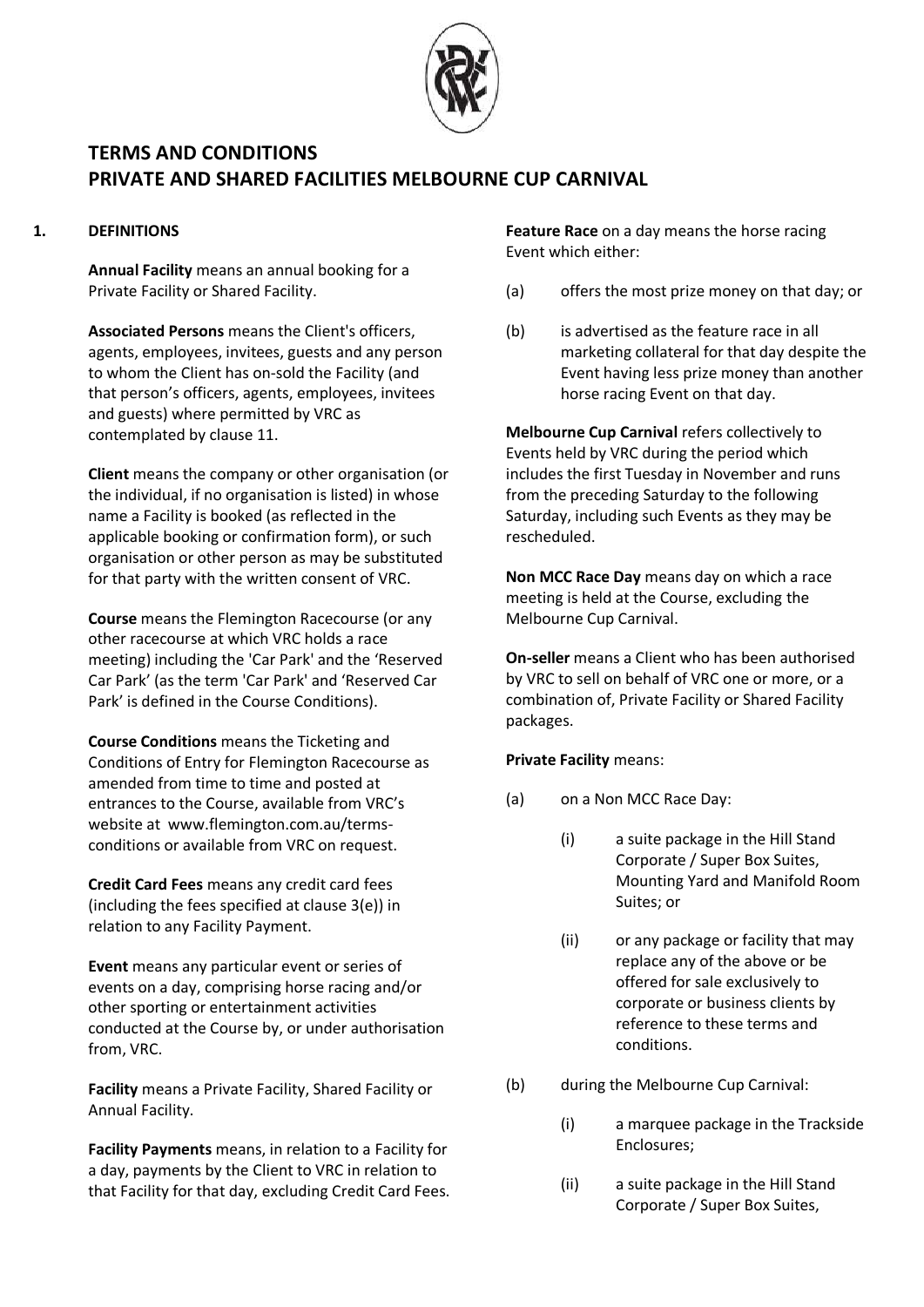

Mounting Yard and Manifold Room Suites;

- (iii) a Birdcage private marquee;
- (iv) The Gallery; or
- (v) any package or facility that may replace any of the above or be offered for sale exclusively to corporate or business clients by reference to these terms and conditions.

**Raceday** means day on which a race meeting is held at the Course.

**Shared Facility** means a hospitality package:

- (a) on a Non MCC Raceday in:
	- (i) The Terrace or Panorama Restaurants; or
	- (ii) any package or facility involving dining that may replace any of the above or be offered for sale (other than exclusively to corporate and business clients) by reference to these terms and conditions.
- (b) during the Melbourne Cup Carnival in:
	- (i) The Parade Lounge, The Rose Room, Makybe Diva Marquee, The Birdcage syndicated marquees;
	- (ii) The Terrace, Panorama or Skyline Restaurants; or
	- (iii) any package or facility involving dining that may replace any of the above or be offered for sale (other than exclusively to corporate and business clients) by reference to these terms and conditions.

**VRC** means Victoria Racing Club Limited (ACN 119 214 078).

**Withheld Costs** means costs relating to the Client's Facility incurred by VRC that VRC is not able to avoid or recoup despite using reasonable endeavours.

#### **2. AGREEMENT**

- (a) By lodging or signing and sending the booking form to VRC, or by making a booking with VRC or its authorised agents, including via the internet or via the telephone (for certain Shared Facilities only), for the relevant Facility, the Client agrees to comply with:
	- (i) these terms and conditions; and
	- (ii) the Course Conditions, (collectively the Conditions),

as amended from time to time by VRC, which are available at www.flemington.com.au/terms-conditions and upon request from VRC.

- (b) These terms and conditions prevail over the Course Conditions to the extent of any inconsistency.
- <span id="page-1-1"></span>(c) For Private and Shared Facility bookings during the Melbourne Cup Carnival, please refer to the Addendum to these terms and conditions, as amended from time to time.
- <span id="page-1-0"></span>(d) The Client must ensure that the Associated Persons are, prior to their entry to the Course (or in the case of Associated Persons who are the customers of on-sellers, prior to booking a ticket), made aware of, and agree to comply with, the Conditions.
- (e) The Associated Persons must, and the Client must procure that the Associated Persons, comply with the Conditions at all times as contemplated by clause [2\(d\).](#page-1-0)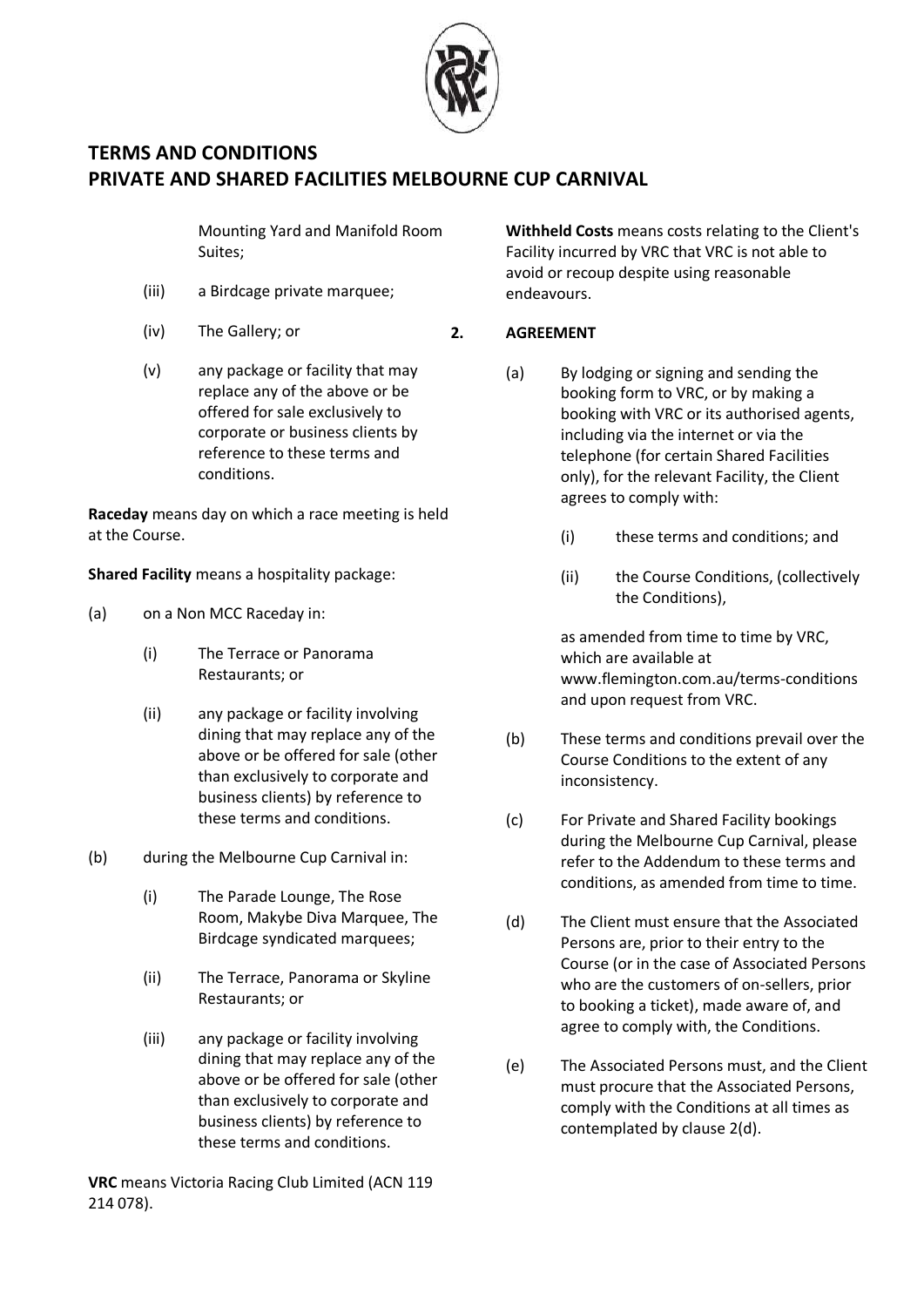

- (f) The Client must, and must ensure that the Associated Persons, while present at the Course, comply with:
	- (i) all relevant laws; and
	- (ii) all relevant published policies of VRC, including those relating to liquor, smoking, gambling and conduct.
- (g) The Client must ensure that persons to whom it has issued tickets for its Facility do not resell those tickets unless authorised in writing to do so by VRC. While some tickets may be transferable, they must not be resold.
- (h) No cancellation or termination of a booking by the Client will be accepted by VRC after the VRC sends a booking confirmation to the Client.
- (i) Booking confirmation is subject to the availability of the requested Facility. Allocation of Facilities may be by random ballot, preferential or non-preferential method as determined by VRC in its absolute discretion.
- (j) Any contractors engaged by a Client to perform or supply any goods/services in relation to a Private Facility must:
	- (i) prior to arriving at the Course, provide to VRC the contractor's COVIDSafe Plan; and
	- (ii) comply with the Course Conditions, including in particular clauses 1.2- 1.5 (inclusive) relating to COVID-19.

## <span id="page-2-1"></span>**3. PAYMENT**

(a) All applications for Shared Facility bookings should be accompanied by full payment in the form of a cheque or by completion of the credit card details on the Client's

booking form, online or via telephone, unless an invoice is requested by the Client. Where an invoice is requested, the full amount owing must be paid by the Client within 14 days of the date of the booking unless otherwise stated on the invoice. VRC will only confirm bookings for Shared Facilities once full payment from the Client is received and all funds have cleared.

- <span id="page-2-3"></span>(b) All applications for Private Facilities and Annual Facilities bookings should be accompanied by full payment in the form of a cheque or by completion of the credit card details on the Client's booking form, unless an invoice is requested by the Client. Where an invoice is requested, the full amount owing must be paid by the Client within 14 days of the date of the booking unless otherwise stated on the invoice. VRC will only confirm bookings for Private Facilities or Annual Facilities once full payment from the Client is received and all funds have cleared.
- <span id="page-2-2"></span>(c) Failure by a Client to pay for a Facility as required by this claus[e 3](#page-2-1) (as applicable) will entitle VRC to terminate that Client's Facility booking. If a booking is cancelled by VRC in accordance with this clause [3\(c\),](#page-2-2) all payments made by the Client to VRC will be forfeited by the Client and VRC will be entitled to recover from the Client any outstanding monies owing to it in respect of the Client's booking of the Facility.
- (d) The Client agrees and acknowledges that VRC will not issue any refunds for any payment made by the Client under any circumstances except in accordance with claus[e 4.](#page-3-0)
- <span id="page-2-0"></span>(e) For all credit card payments over the value of \$5,000 (before the charges specified in this claus[e 3\(e\)](#page-2-0) are applied) the following charges will apply in addition to any other payment made under this claus[e 3:](#page-2-1)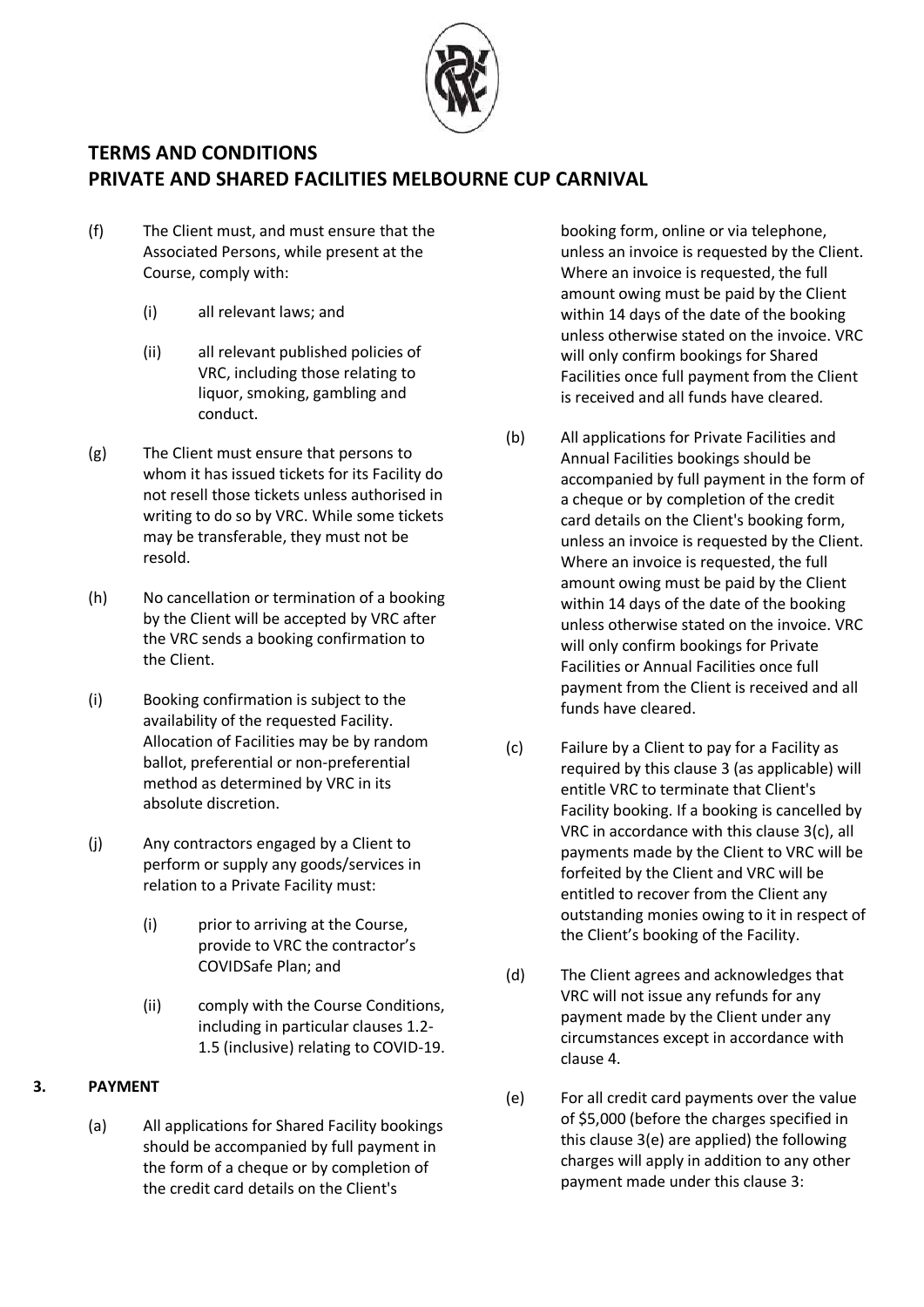

- (i) Visa/MasterCard– 1.5% of transaction value inclusive of GST.
- (ii) Diners/Amex 1.5% of transaction value inclusive of GST.

## <span id="page-3-5"></span><span id="page-3-0"></span>**4. REFUNDS**

- (a) Clause [4](#page-3-0) of the Course Conditions does not apply to refunds or exchanges in relation to Facilities. Rights to refunds or exchanges in relation to Facilities are dealt with exclusively by this clause [4.](#page-3-0)
- (b) Where monetary consideration has not been paid for a Facility by a Client, no exchange, refund or other costs will be paid or payable pursuant to this clause 4.
- (c) If either: (i) all Events scheduled for a particular day at the Course for which the Client has made Facility Payments are cancelled prior to the advertised time for the opening of gates for admission to the Course and claus[e 4\(e\)](#page-3-1) below does not apply; or (ii) any applicable law prohibits VRC from permitting patrons to attend the Course on the particular day for which the Client has made the Facility Payments and clause 4.5 below does not apply, then subject to clause 4.4 VRC will refund to the Client the Facility Payments (less part or all of the Withheld Costs as reasonably determined by VRC in all the relevant circumstances).
- <span id="page-3-2"></span>(d) If the Client has purchased a package at a Facility, and made Facility Payments for that package, which cover more than one day of Events, and if the cancellation, prohibition, postponement or relocation referred to in clauses 4.3, 4.5, 4.6 or 4.7 applies to one or more of the dates the subject of that package but not all of them, VRC will refund to the Client a proportion of the Facility Payments (less part or all of the Withheld Costs relating to the day or days so cancelled, postponed or relocated as

reasonably determined by VRC in all the relevant circumstances), such proportion to be reasonably determined by VRC having regard, amongst other things, to which day or days are so cancelled, postponed or relocated, which Events are rescheduled for other dates already scheduled for Events and (where the cancellation referred to in clause 4.7 applies) the matters referred in clause 4.7.

- <span id="page-3-1"></span>(e) If either: (i) all Events scheduled for a particular day at the Course for which the Client has made Facility Payments and in any Car Park to which the Client has access, are not held on that day; or (ii) any applicable law prohibits VRC from permitting patrons to attend the Course on the particular day for which the Client has made Facility Payments, but some or all the Events are postponed to a later date on which VRC makes the relevant (or a comparable) Facility available and on which VRC is permitted to allow patrons access to the Course (the Postponed Date), not being a date already scheduled for Events, VRC will either (at the Client's election):
	- (i) subject to clause [4\(d\),](#page-3-2) refund to the Client the Facility Payments (less part or all of the Withheld Costs as reasonably determined by VRC in all the relevant circumstances); or
	- (ii) provide to that Client the relevant (or a comparable) Facility for the Postponed Date (if available).
- <span id="page-3-4"></span><span id="page-3-3"></span>(f) Where there is a relocation of Events and VRC does not provide an equivalent or similar facility to the Client's Facility at the alternative venue, then the Facility Payments will not entitle the Client and Associated Persons to attend the relocated Events; and VRC (subject to claus[e 4\(d\)\)](#page-3-2) will refund to the Client the Facility Payments (less part or all of the Withheld Costs as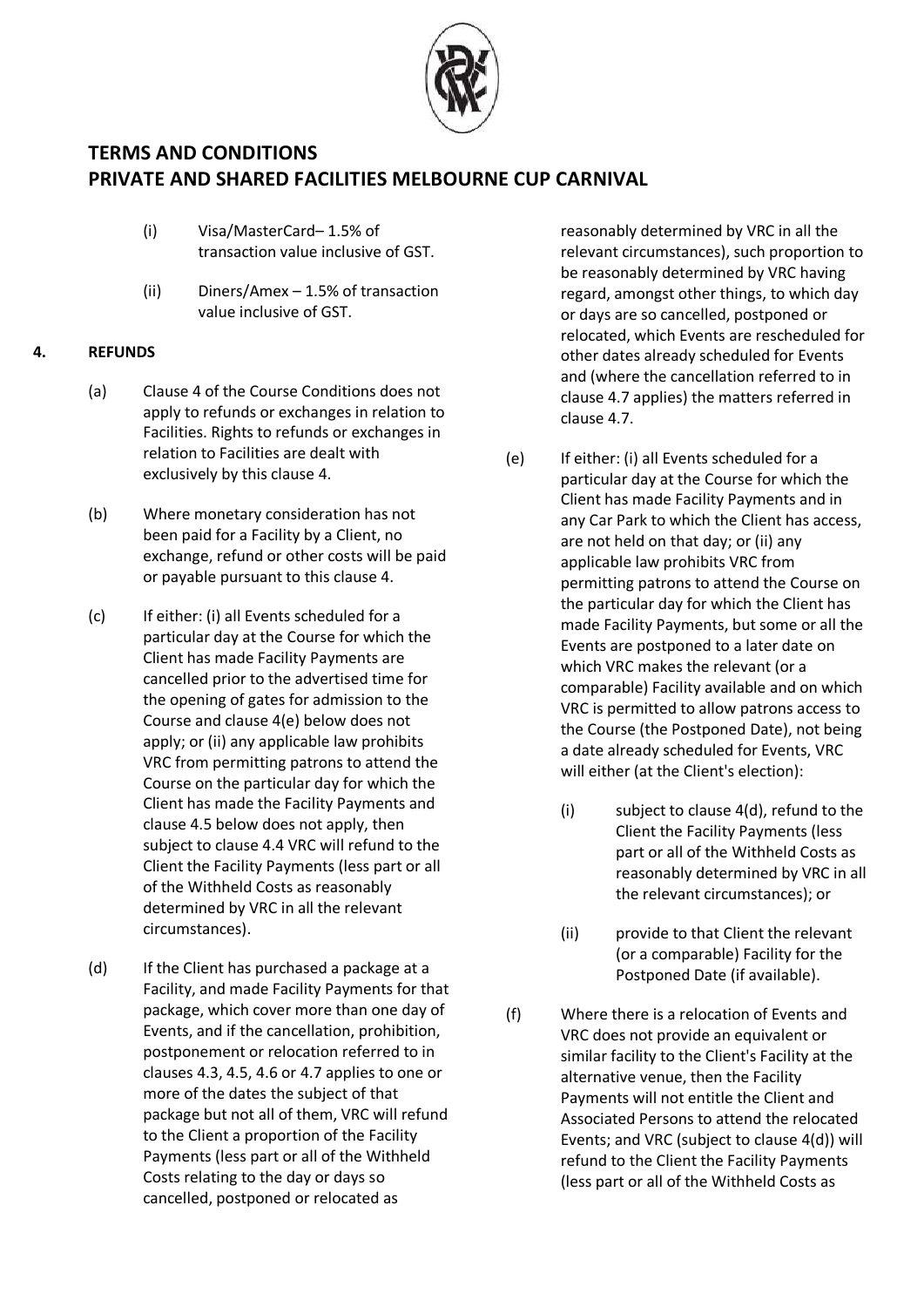

reasonably determined by VRC in all the relevant circumstances).

- (g) If some Events scheduled for a particular day at the Course and/or Car Park are held but, prior to the running of the Feature Race:
	- (i) all remaining Events for that day are cancelled for any reason, whether for safety reasons or otherwise, and
	- (ii) as a result, the holders of tickets to the Client's Facility are required by VRC or other officials to promptly leave the Course and Car Park and are not entitled to return to the Course or Car Park on that day,

then, subject to clause [4\(d\),](#page-3-2) VRC will refund the Client a proportion of the Facility Payments made in respect of those tickets (less part or all of the Withheld Costs as reasonably determined by VRC in all the relevant circumstances), such proportion to be reasonably determined by VRC having regard, amongst other things, to the number of horse racing Events scheduled to be run at the Course on that day which were not run due to cancellation and the services which were to be made available at the Facility on that day which were not made available due to the evacuation of the Course.

- (h) Refunds in relation to on-sold tickets:
	- (i) Where the Client has on-sold tickets in relation to its Facility to any person in accordance with clause [11](#page-8-0) and the Client receives a refund from VRC in accordance with this clause [4](#page-3-0) in respect of a particular day, the Client must promptly refund to each person who has so purchased tickets to its Facility from the Client for that day a pro-rata proportion (based on the number of

tickets to the Facility so purchased by the relevant person from the Client for that day as a proportion of total tickets to the Facility purchased by the Client for that day) of the amount of the refund given to the Client by VRC.

- (ii) If any person who has (in accordance with clause [11\)](#page-8-0) purchased tickets to the Facility from the Client referred to in subclause (i) for a relevant day (the Subsequent Purchaser) has further on-sold those tickets in accordance with claus[e 11,](#page-8-0) and the Client referred to in sub-clause (i) gives a refund to the Subsequent Purchaser in accordance with sub-clause (i).
- (iii) in respect of that day, then the Subsequent Purchaser must promptly refund to each person who has so purchased tickets to the Facility from it for that day a prorata proportion (based on the number of tickets to the Facility so purchased by the relevant person from the Subsequent Purchaser for that day as a proportion of total tickets to the Facility purchased by the Subsequent Purchaser for that day) of the amount of the refund given to the Subsequent Purchaser by the Client referred to in subclause (i).
- (iv) Where VRC provides to the Client the relevant (or a comparable) Facility for a Postponed Date in accordance with clause [4\(e\),](#page-3-1) the Client must make that Facility available for that Postponed Date to each person who purchased tickets to its Facility in accordance with claus[e 11](#page-8-0) for the date which was postponed.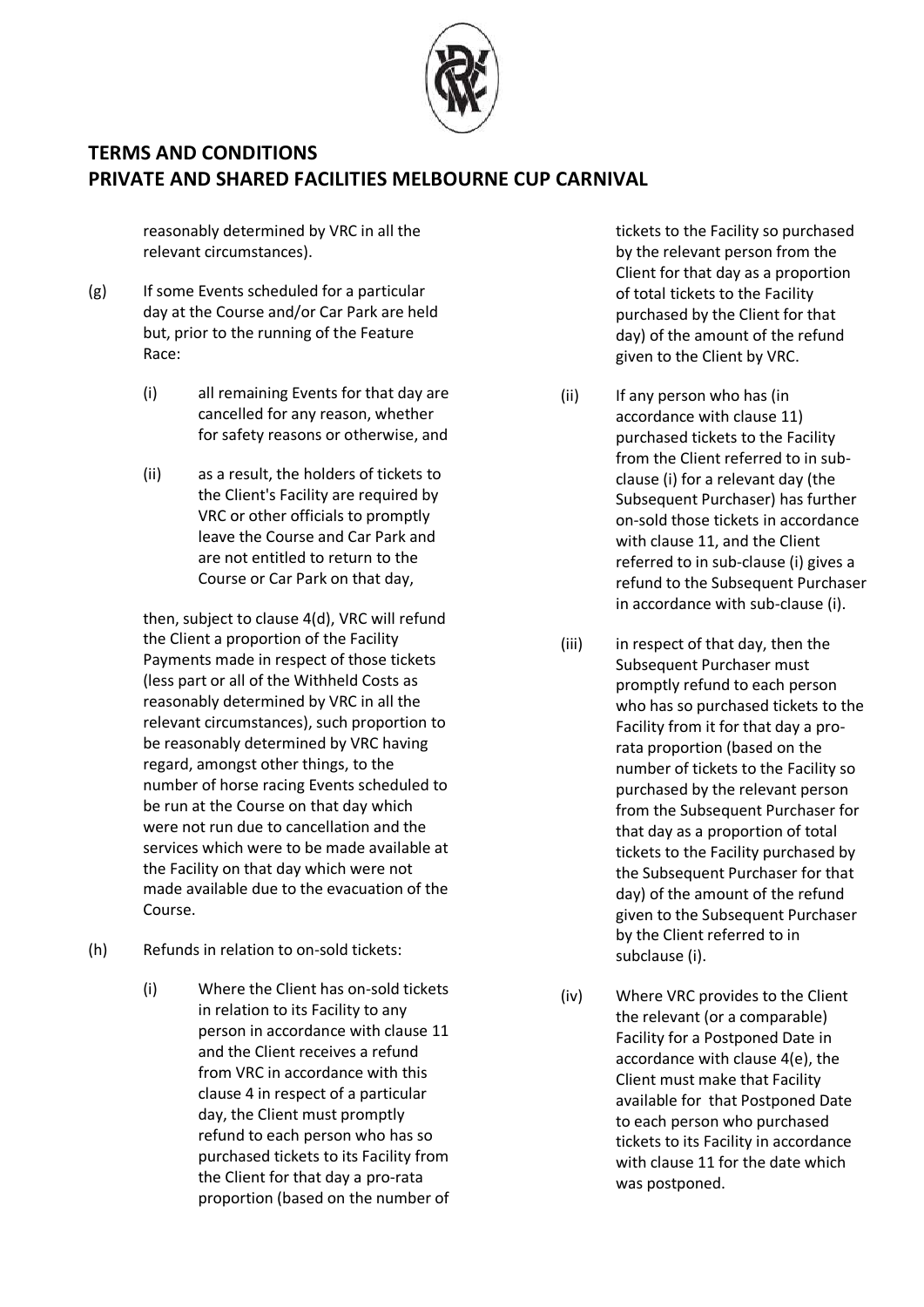

- (v) If a Subsequent Purchaser (who has, in accordance with clause [11,](#page-8-0) purchased tickets to the Facility from the Client for a day to which clause [4\(e\)](#page-3-1) applies) has further onsold those tickets in accordance with claus[e 11,](#page-8-0) and the Client referred to in sub- clause (i) has obtained from VRC the relevant (or a comparable) Facility for that Postponed Date in accordance with clause [4\(e\)\(ii\),](#page-3-3) then the Subsequent Purchaser must make that Facility available for that Postponed Date to each person who purchased tickets to the Facility from it in accordance with claus[e 11](#page-8-0) for the date which was postponed.
- (vi) Persons who have purchased tickets in relation to a Facility from a person other than VRC must seek a refund (or, where claus[e 4\(e\)\(ii\)](#page-3-3) applies, access to the relevant (or a comparable) Facility for the Postponed Date) from the person from whom they purchased their tickets. Under no circumstances will VRC pay any refund (or, where clause [4\(e\)\(ii\)](#page-3-3) applies, provide tickets to the relevant (or a comparable) Facility for the Postponed Date) in relation to tickets to Facilities, other than to Clients in accordance with this clause [4.](#page-3-0)
- (i) Refunds and exchanges are not otherwise available, including:
	- (i) if there is a relocation (within Melbourne) of Events to which clause [4\(f\)](#page-3-4) does not apply, a change as to which participants are in an Event or in the format of or any other element of any Event or as to which Events take place on a particular day or in the schedule of

Events for that day, or the arrangement of substitute Events; or

- (ii) if the Client's, or any of the Associated Persons', circumstances change, they are unable to attend for any reason or they change their minds.
- (j) If the Client is entitled to a refund under this claus[e 4,](#page-3-0) in order to obtain the refund the Client must write to VRC Customer Service at 448 Epsom Road, Flemington, Victoria, 3031 or by email at customerservice@vrc.net.au, providing adequate proof of purchase of the Facility and of payment of the Facility Payments, such materials to be received by VRC's Customer Service within 30 days after the date of the Events for which such refund is sought. If the Client is entitled to the relevant or a comparable Facility for a Postponed Date (if available) under clause [4\(e\),](#page-3-1) any such requests must be made promptly by the Client to the Customer Service Manager having regard to the date of the Postponed Date; delays in such a request may affect the availability of any Facility for the Postponed Date.

## **5. USE OF FACILITY, DRESS STANDARDS AND CONDUCT**

- (a) Private Facility Clients are permitted to use their facility only on the Race Day or Race Days for which the Private Facility has been booked and paid for and only during the hours nominated or to be nominated by VRC. VRC is entitled to utilise the Facility at all other times, regardless of whether the booking is for an Annual Facility.
- (b) Annual Facility suite holders may request permission to use the facility outside of Racedays. If VRC grants its permission (at VRC's ultimate discretion), the Client will be responsible for all costs incurred in such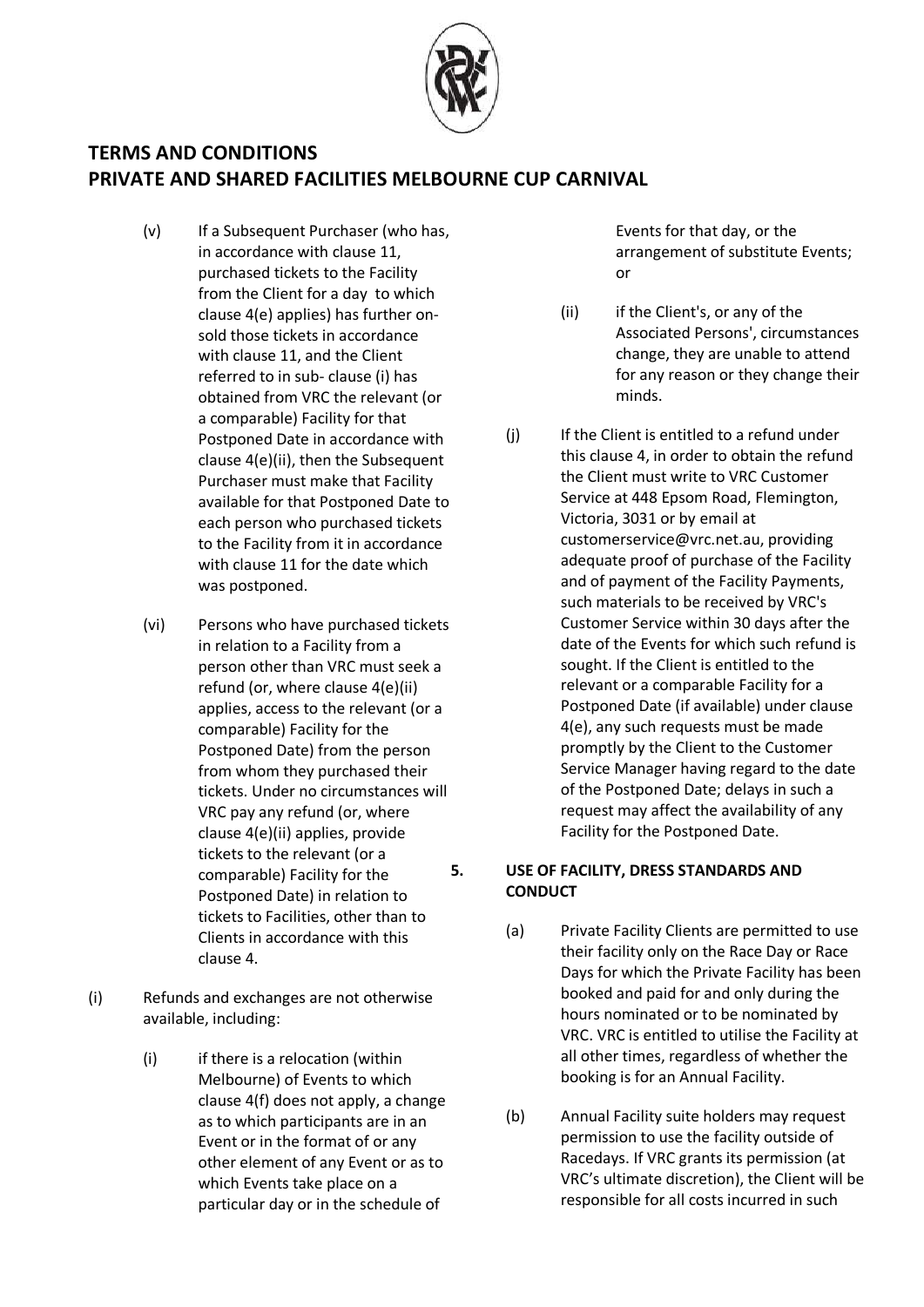

use, including cleaning, catering and furniture removal.

- (c) Each Private Facility Client is responsible for entry of all Associated Persons into, and their conduct in, its Private Facility. The Client may, at its own cost, use representatives of the officially appointed security company to control admission of Associated Persons to its Private Facility.
- (d) The Client must ensure that all Associated Persons are made fully aware of VRC dress standards in the Facility, which VRC will provide or make available to the Client. VRC reserves the right to refuse entry to any Associated Persons if they are not dressed in accordance with the relevant VRC dress standards.
- (e) Due to some Facilities being temporary facilities, VRC does not guarantee that all Facilities have wheelchair and pram access. Please notify us at the time of booking to discuss any special requirements.
- (f) The Client must obtain written approval from VRC to conduct any alterations or additions to the Private Facility. All such approved alterations and additions are outside the standard package purchased by the Client and will be at the cost of the Client and will be subject to VRC's design rules, which will be provided to the Client upon request.
- (g) The Client must ensure that it leaves the Facility, and all routes of access and egress 6. into the Facility, in the same condition as when the Client entered the Facility (except for normal wear and tear, or changes caused by VRC or third parties who are not the Client or its Associated Persons). The Client will be liable for any changes or damage caused to the Facility or Flemington Racecourse by the Client or its Associated Persons.
- (h) VRC and its approved contractors accept no responsibility for any property of the Client or its Associated Persons.
- (i) Private Facility Clients requiring power points in excess of the power points supplied as part of the standard facility package will be charged a fee per additional power point. VRC reserves the right to decline additional power points, and to refuse or restrict the use of any appliance, due to the potential effect on safety, amenity or power supply at the Course.
- (j) Where internet access is available in any Private Facility or Shared Facility, VRC is under no obligation to provide Clients or its Associated Persons access to a wired connection.
- (k) The Client may order, through a VRCapproved temporary infrastructure contractor, a change in, or addition to, the furniture component of the Private Facility, at additional cost to be borne solely by the Client.
- (l) The Client acknowledges, and agrees to advise Associated Persons attending the Client's Facility, that marquees and other temporary structures cannot be insulated or temperature-controlled to the same extent as permanent structures and that extreme weather conditions may result in some discomfort for patrons despite VRC's efforts.

## **6. FACILITY SIGNAGE**

<span id="page-6-0"></span>(a) In marquee Facilities, the Client is provided with signage identifying the Client's marquee. No external branding other than the marquee signage supplied will be permitted unless the Client is party to a sponsorship agreement with VRC that grants it broader signage rights.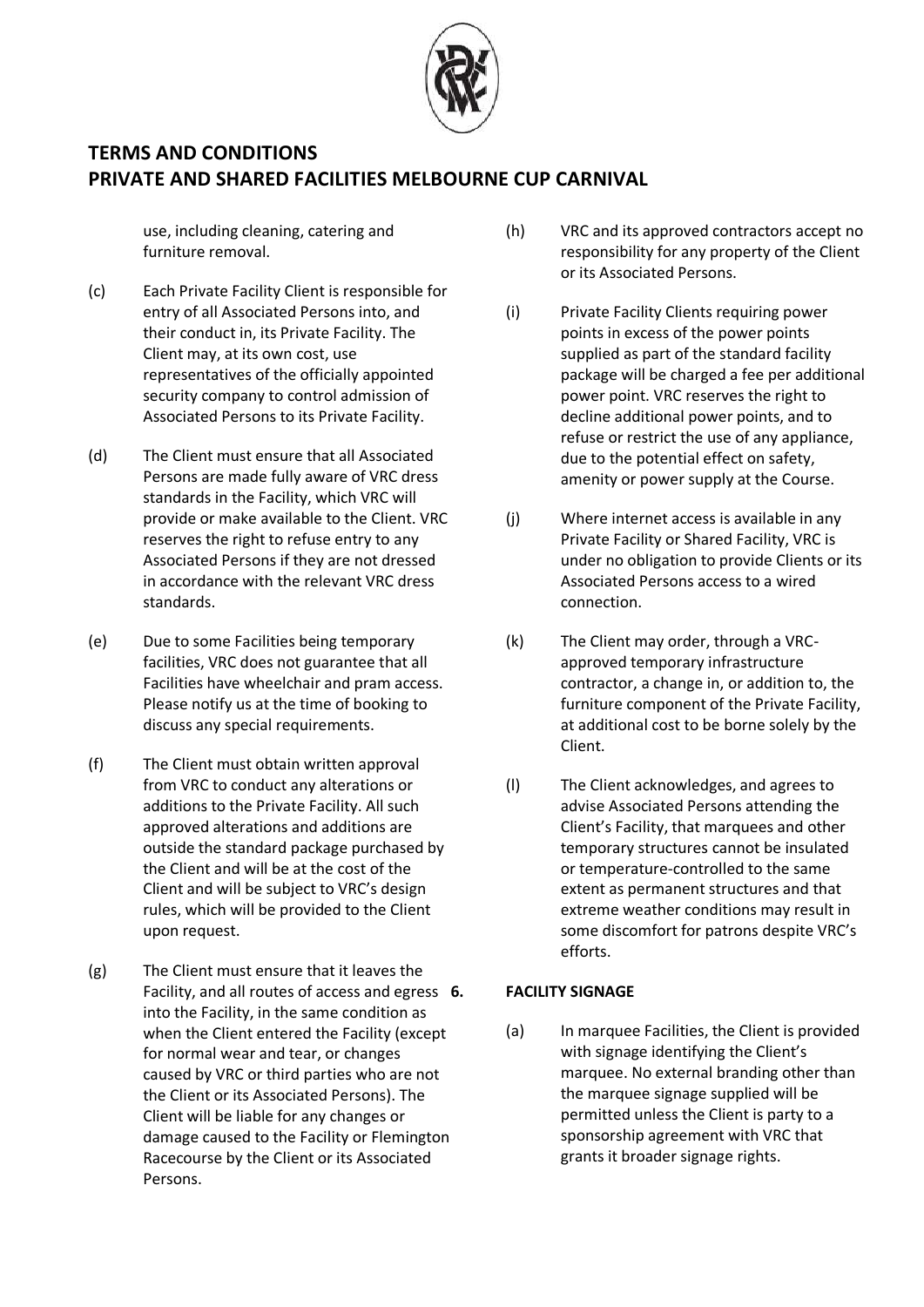

- <span id="page-7-0"></span>(b) Corporate signage outside the Hill Stand Suites, The Mounting Yard and the Manifold Room is limited to the signage supplied in the package by VRC.
- <span id="page-7-4"></span>(c) The Client must submit the required artwork for its marquee Facility signage to VRC as referred to in clauses [6\(a\)](#page-6-0) and [6\(b\)](#page-7-0) by the due date specified by VRC. After this date, plain text only may be supplied. Onsellers' Client listings which are to be featured on the relevant sign may only be displayed in plain text.
- (d) All signage must be removed from the Facility (and the Facility restored to its original condition) upon completion of the Client's booking (or otherwise when requested by VRC).
- (e) Corporate signage is not permitted in any Shared Facility.

## <span id="page-7-5"></span><span id="page-7-2"></span>**7. ISSUE OF TICKETS**

- (a) Without limiting clause [7\(b\),](#page-7-1) Clients will only be issued Race Day ticketing and car park passes (if applicable) once full payment has been received by VRC.
- <span id="page-7-1"></span>(b) In addition to clause [7\(a\):](#page-7-2)
	- (i) VRC will arrange for access to etickets for Private Facilities to be made available via the email address nominated by the Client on their booking form;
	- (ii) VRC will arrange for access to etickets to be made available via the  $q$ email address nominated by the Client on their booking form;
	- (iii) VRC will have no responsibility for lost or stolen tickets; and
	- (iv) all Private Facility tickets (with the exception of host passes) require

catering to be purchased for the tickets to be valid. Where a Private Facility Client does not purchase catering for the full number of tickets issued, these tickets will be considered "unused tickets".

(c) Clients who purchase Annual Facilities will be issued with annual passes and car parking passes for their Facility for the entire season (or pro rata depending on when the booking is made) on receipt of full payment by VRC.

### <span id="page-7-3"></span>**8. ENTRY AND DISPLAY OF TICKETS**

- (a) The Client must ensure that its guests display the correct ticketing at all times. No person will be admitted to any Facility without the correct official VRC ticketing appropriate for the particular Facility. VRC and the appointed caterer reserve the right to refuse to admit or serve a person who does not display the correct ticketing, and may require that person to immediately leave the relevant Facility or the Course.
- (b) Where a Client or guest wishes to rely on a concession ticket or other discount for entry to the Course, the Client or guest (as the case may be) must produce a valid, Pensioner Concession Card, a Companion Card, a current and valid (secondary or tertiary) Student I.D. Card or any other card or proof that VRC has advised will be accepted for this purpose. Otherwise, they may be denied entry or be asked to leave the relevant Facility or the Course.

#### **9. LOST OR STOLEN TICKETS**

- (a) Replacement tickets may be issued at VRC's discretion, at a cost of \$60 for each ticket.
- (b) VRC will only consider requests for replacement tickets that are in writing and that specify the exact e-ticket and/or seat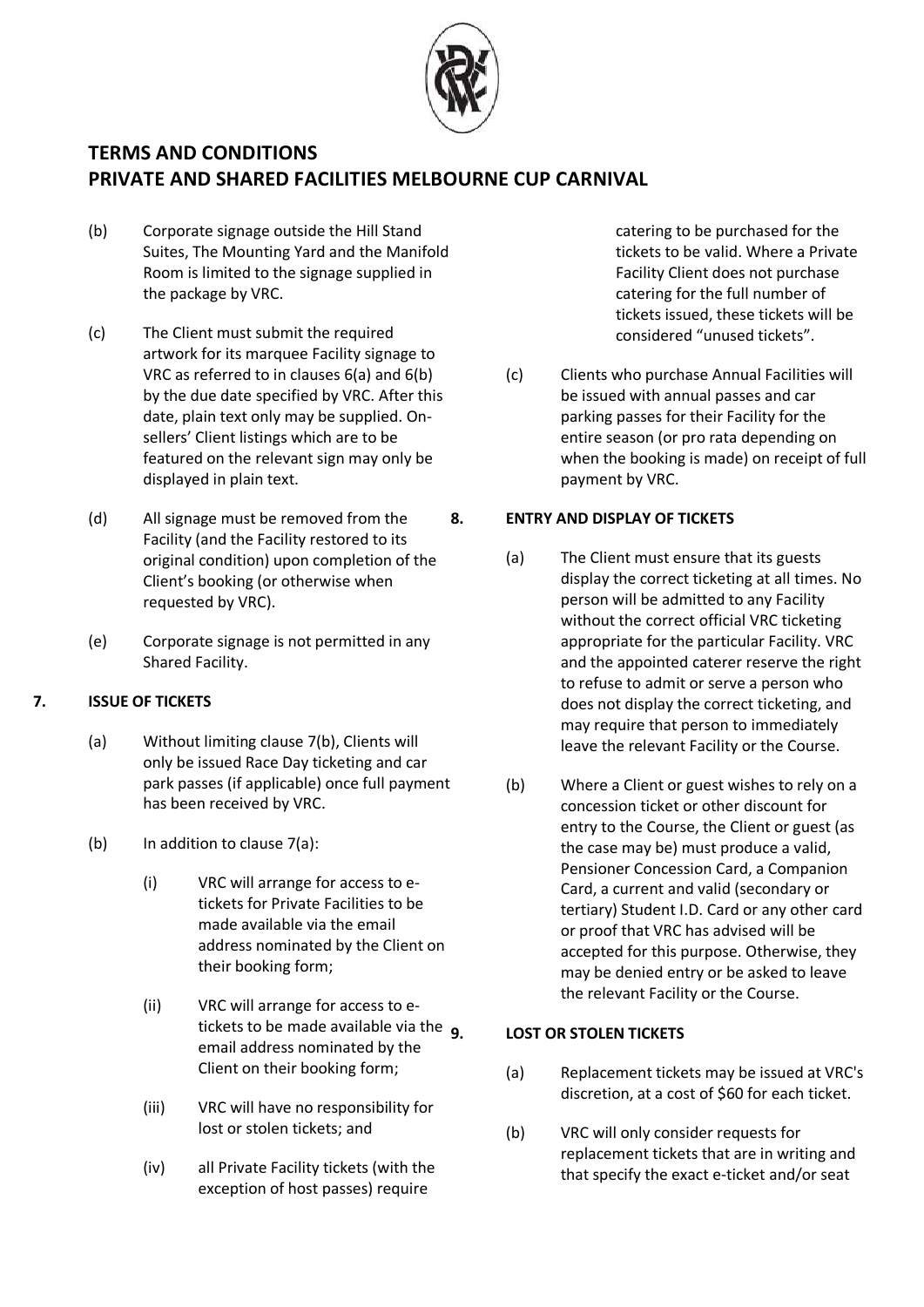

numbers and valid credit card details for payment.

## <span id="page-8-1"></span>**10. CATERING**

- (a) The Client accepts that the VRC-appointed caterer will be the sole permitted provider of catering in the Client's Facility. No food or beverages other than that provided by the Caterer is permitted to be brought into a Facility.
- (b) Confirmation of use of an Annual Facility is 12. required at least 5 days prior to each Race Day to assist with catering and staffing numbers. Similarly, if a Client wishes to cancel their attendance they must advise VRC as soon as possible.
- <span id="page-8-2"></span>(c) VRC will supply food and beverage inclusions to all Clients outside of Melbourne Cup Carnival bookings.
- (d) All catering ordered by Private Facility Clients must be fully paid for no later than the date specified in the agreement between the Private Facility Client and the relevant caterer. VRC reserves the right to cancel a Facility (without refund) should payment to the appointed caterer not be made by the required date.
- (e) VRC and its appointed caterer follow guidelines for Responsible Serving of Alcohol. Alcoholic beverages will not be served to persons under the age of 18 years, or to a Client or an Associated Person who is reasonably believed to be in a state  $13$ . of intoxication.
- (f) Should a Client or any Associated Person be in breach of liquor licensing laws, or procure, aid or abet the breach of such laws by any other person, VRC may cancel the Client's Facility (without refund) and require the Client and the Client's guests to leave the Course.

### <span id="page-8-0"></span>**11. ONSELLING**

- (a) The Client must not sell or on-sell any part of its Facility (including any ticket to the relevant Facility) without the prior written approval of VRC.
- (b) On-selling, where permitted by VRC, will be governed under a separate agreement. Failure to comply with that agreement may result in on-selling rights being revoked.

### **12. ADVERTISING AND PROMOTIONS**

- (a) The Client must not advertise or promote, or procure the advertising or promotion of, their Facility or the Event in any way without the prior written consent of VRC.
- (b) The Client must not use tickets to a Facility or the Event for advertising or other promotional purposes (including, without limitation, prizes, contests or sweepstakes) without the prior written consent of VRC.
- (c) The Client must not (except with the prior written consent of VRC) in any reference to or advertising or promotion of the Client or its activities use the name of VRC, or of any Event promoted by or on behalf of VRC, or in any way suggest any connection between the Client and VRC, that the Client or any of the Client's activities are endorsed by VRC, or that the Client is a sponsor or in some other way connected to VRC or any event promoted by or on behalf of VRC.

#### **13. SUPPLIERS**

- (a) Clients booking Private Facilities are required to use VRC-appointed official suppliers for any services required by the Client which are offered by those officially appointed providers.
- (b) Clients who wish to engage suppliers to provide a service that is not offered by the officially appointed suppliers must obtain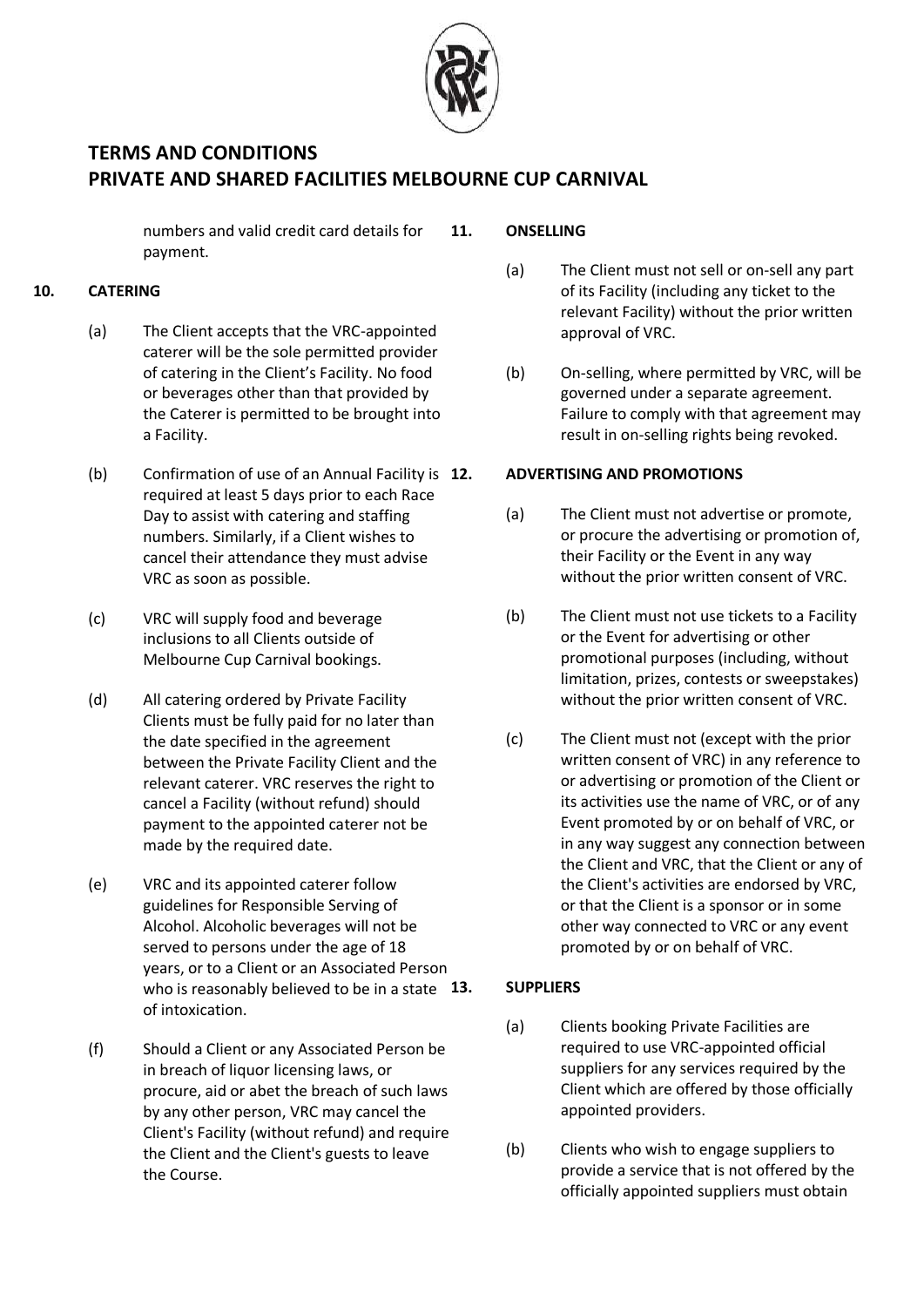

prior written consent from VRC. Otherwise, those suppliers may be denied entry to the Course or the Client's Facility.

(c) The Client will comply with all contractual terms (whether written or not) in place between it and each authorised supplier relating to a Private Facility. This includes the obligation to pay such amounts for goods and/or services as reflect the number of persons in respect of whom that Private Facility and the relevant goods and/or services have been booked (regardless of whether that number of persons ultimately attend the Private Facility). VRC will not be responsible for the enforcement of these contractual terms or liable for any breach of such terms by the Client or the authorised supplier.

### <span id="page-9-1"></span>**14. INDEMNITY AND LIABILITY**

- (a) Clauses [2\(c\)](#page-1-1) and [8](#page-7-3) of the Course Conditions apply to these terms and conditions.
- (b) Without limiting the indemnity in clause [8](#page-7-3) of the Course Conditions, the Client indemnifies VRC against liability for or in respect of any claims, demands, actions, suits or proceedings, costs, expenses, loss, damage, injury or death of any person arising out of or in connection with the conduct of the Client or any of the Client's Associated Persons while at the Course.

## **15. TERMINATION**

- (a) Without limiting VRC's rights under clause [3\(c\)](#page-2-2) or any other right VRC has at law, VRC may terminate a Client's booking (or any part of a booking where more than one booking is made) immediately without notice if:
	- (i) the Client fails to comply with the Conditions (as set out in clause 2.1) or any other condition contained in

the booking form for the relevant Facility;

- (ii) the Raceday on which the booking is made changed in any respect which VRC, in its sole discretion, considers to be material;
- (iii) the Client becomes the subject to bankruptcy, liquidation or winding up procedures or otherwise becomes or threatens to become insolvent;
- (iv) there is a serious likelihood that damage may be caused to the Facility for which the booking is made or where VRC considers that an emergency exists; or
- (v) VRC's name or reputation, in its sole opinion, is, or is likely to be, brought into disrepute by any act or omission of the Client or the Client is involved, or suspected of being involved in any illegal conduct or activity.

## <span id="page-9-0"></span>**16. CHANGE OF FACILITY**

- (a) VRC may at any time, by written notice to the Client (or verbally during, or within 24 hours prior to, the Event should circumstances require relocation at that time), relocate a Facility or move the Client and all Associated Persons to:
	- (i) another Facility or location at the Course; or
	- (ii) a private or shared facility or other location at another venue within Melbourne to which an Event has been relocated.
- (b) In the event that a relocation under clause [16\(a\)](#page-9-0) occurs due to an event or act beyond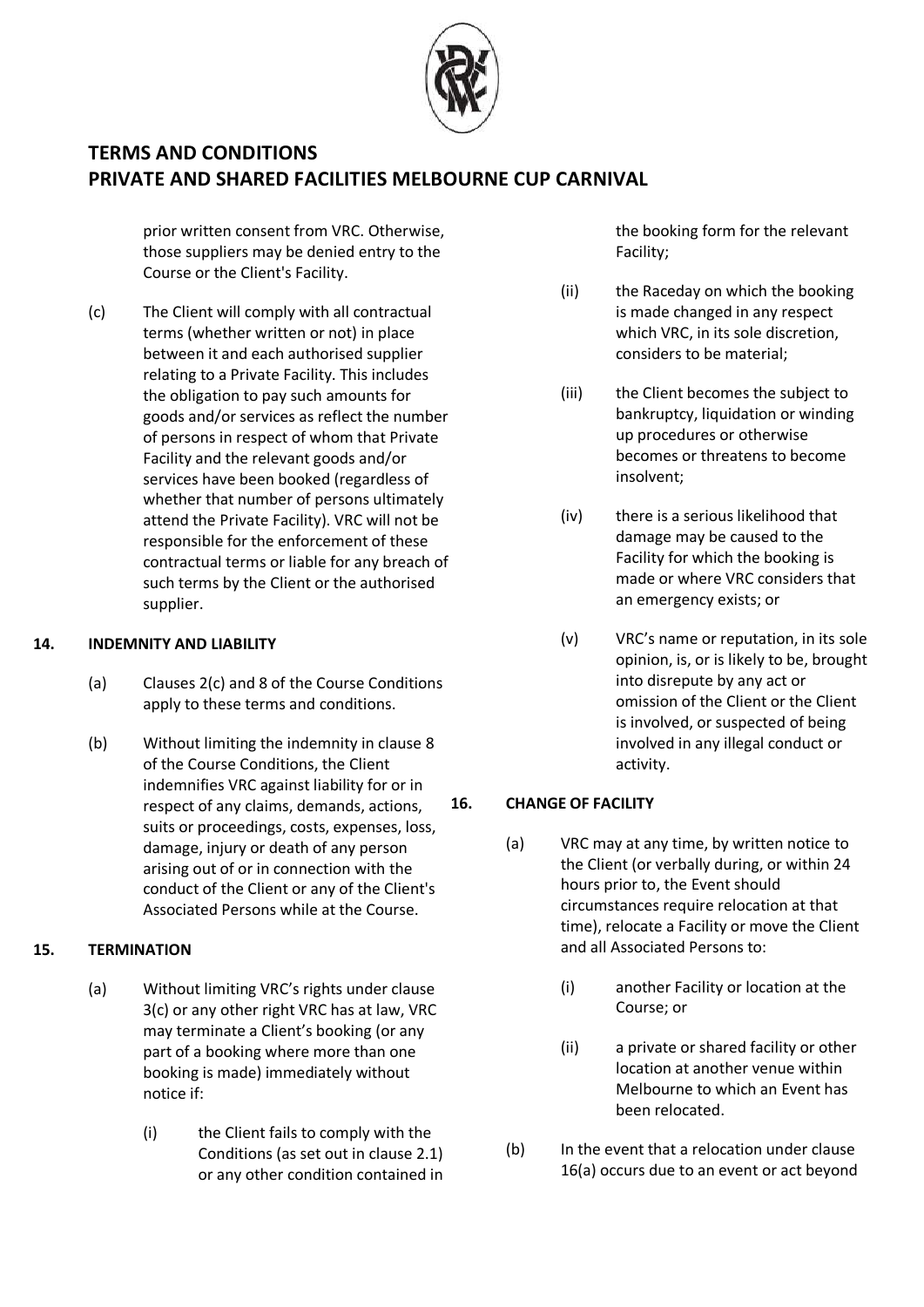

the control of VRC (such as weather), clause [17](#page-10-0) will apply.

(c) VRC will use all reasonable endeavours to ensure that the new facility or location is equivalent or similar to that originally booked by the Client. To the extent that this cannot be achieved, VRC will provide a refund in accordance with clause [4\(f\),](#page-3-4) whether the relocation applies merely to the Facility or to the whole Event.

### <span id="page-10-0"></span>**17. FORCE MAJEURE**

(a) Except as expressly provided under clause [4,](#page-3-0) under no circumstances will VRC be liable to the Client or to any Associated Persons if VRC is unable to perform its obligations to the Client due to any event or act beyond the control of VRC.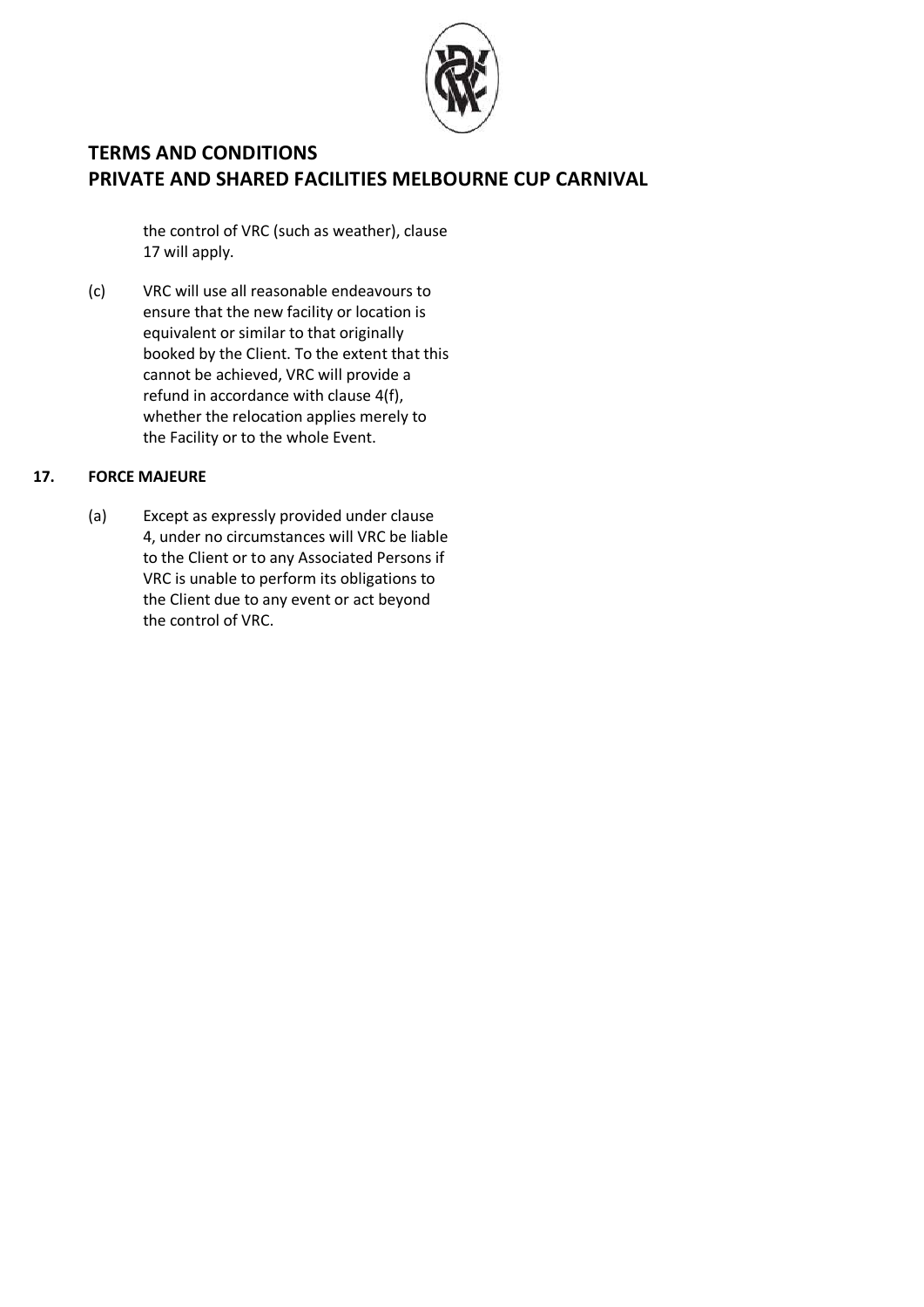

## **ADDENDUM - FOR MELBOURNE CUP CARNIVAL BOOKINGS ONLY:**

For Private and Shared Facilities bookings during the Melbourne Cup Carnival, the following terms apply. To the extent of any inconsistency, this Addendum will prevail for Melbourne Cup Carnival bookings.

## **1. DEFINITIONS**

The definition of "Withheld Costs" is replaced with the following:

**Withheld Costs** mean the costs directly incurred by VRC in relation to the establishment and provision of thee Client's Private Facility, including but not limited to build costs (if applicable), that should the Melbourne Cup Carnival:

- (a) not proceed; or
- (b) not proceed in a manner in which VRC is reasonably able to provide the Client's Private Facility,

VRC is not able to avoid or recoup despite using reasonable endeavours.

## **3. PAYMENT**

Claus[e 3\(b\)](#page-2-3) is replaced with the following:

- (b) Where a Client makes a Private Facility booking for the Melbourne Cup Carnival, the following will apply.
	- (i) Where a Client makes a Private Facility booking for the Melbourne Cup Carnival:
		- (A) prior to 1 July in the year of the upcoming Melbourne Cup Carnival, VRC will invoice the Client for the full amount, with 50% of the full amount payable within 30 days of the date of the invoice, and the remaining

amount owing will be payable in accordance with clause (ii)(A) below; or

- (B) in July in the year of the upcoming Melbourne Cup Carnival, VRC will invoice for the Client the full amount, with 100% of the amount payable by 31 July;
- (ii) On 31 July, VRC will inform the Client that either:
	- (A) the pre-booked Private Facility will be operational and available for occupation as per the relevant booking, after which the remainder of the fee under clause (i)(A) above will become immediately payable; or
	- (B) the pre-booked Private Facility will not be operational or available for occupation as per the relevant booking, after which the Client will have two options as follows: (1) agree, where agreed by VRC in its absolute discretion, to amend the Private Facility booking to attend another venue of an equal or greater value than the venue of the original Private Facility booking within 14 days of being informed that the pre-booked Private Facility is not available; or (2) request that VRC refund the fee in full (less part or all of the Withheld Costs as reasonably determined by VRC in all the relevant circumstances), with VRC refunding that part of the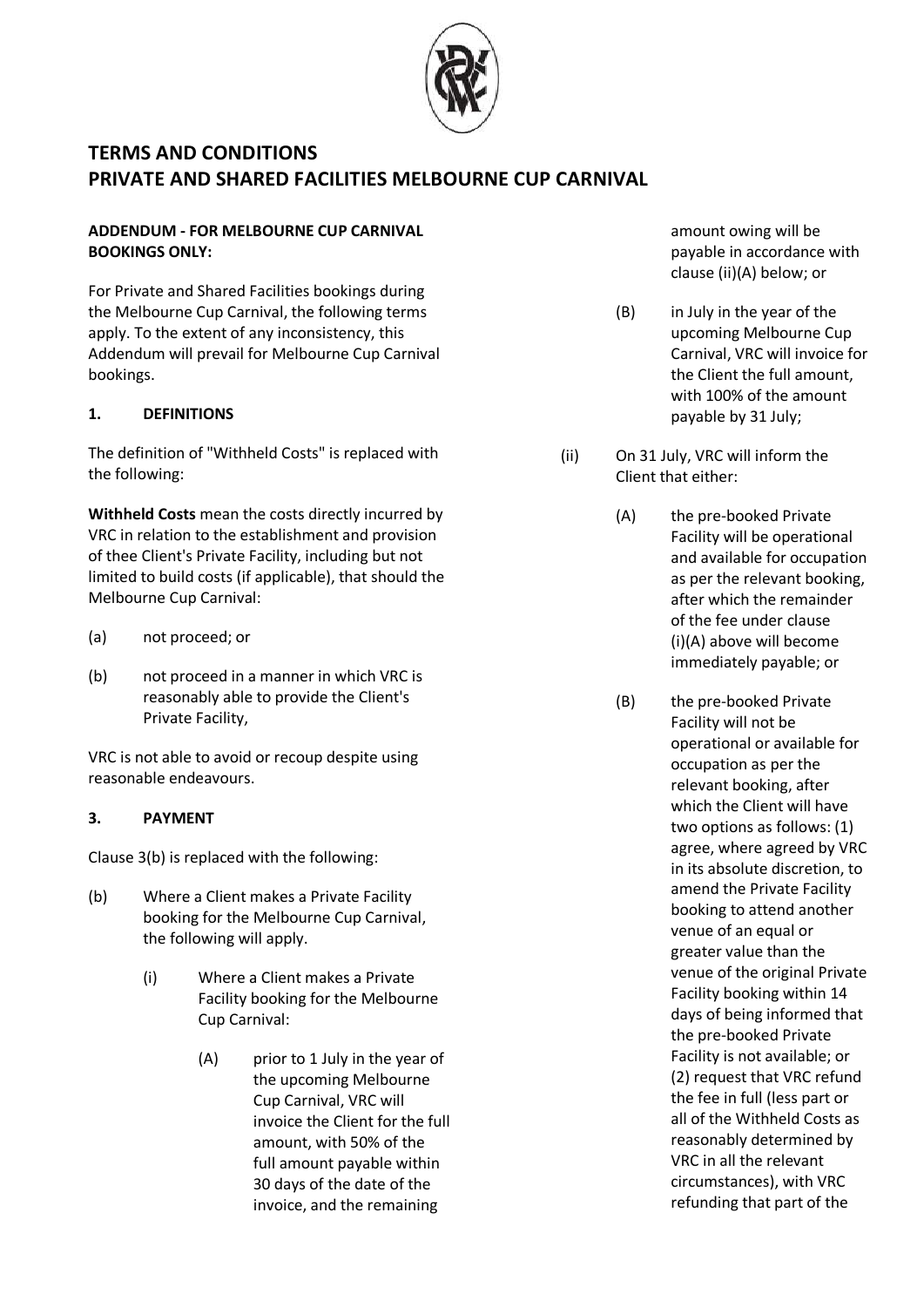

fee paid by the Client to date within 30 days of the request.

- (iii) Where a Client makes a Private Facility booking for the Melbourne Cup Carnival after 31 July in the year of the upcoming Melbourne Cup Carnival:
	- (A) the full amount is payable with the booking application; and
	- (B) the Client agrees that if for any reason outside the reasonable control of VRC, the Private Facility becomes unavailable for occupation as per the relevant booking between 31 July and the relevant Melbourne Cup Carnival, the Client will be given the same options as set out in clause (ii)(B) above.
- (iv) Where VRC has confirmed that clause (ii)(A) above applies, and subsequently, for any reason outside the reasonable control of VRC, the Private Facility becomes unavailable for occupation as per the relevant booking between 31 July and the relevant Melbourne Cup Carnival, the Client will be given the same options as set out in clause (ii)(B) above.

## **4. REFUNDS**

Claus[e 4\(a\)](#page-3-5) is replaced with the following clause:

(a) Clause 4 of the Course Conditions does not apply to refunds or exchanges in relation to Facilities. Rights to refunds or exchanges in relation to Facilities are dealt with exclusively by this clause 4, or for the

Melbourne Cup Carnival, by clauses [3\(b\)](#page-2-3) an[d 4.](#page-3-0) For the Melbourne Cup Carnival, claus[e 3\(b\)](#page-2-3) applies to the extent of any inconsistency with clause [4](#page-3-0) of these terms and conditions.

## **5. USE OF FACILITY, DRESS STANDARDS AND CONDUCT**

The following additional terms apply for Melbourne Cup Carnival bookings:

- (m) All Clients applying for a Private Facility booking during the Melbourne Cup Carnival must provide to VRC documentation evidencing proof of a current public liability insurance policy noting the interests of VRC, and listing the particulars of the policy's coverage, which must be consistent with the indemnity provision set out in clause 8.3 of the Course Conditions and clause [14](#page-9-1) of these terms and conditions, within 14 days of lodging a booking. The public liability insurance referred to in this clause must be for the amount of \$20 million per occurrence, unless otherwise agreed in writing between the parties.
- (n) On purchase of the four-day package for the Melbourne Cup Carnival, the furniture component of the standard package will remain in the Private Facility for the four days of the Melbourne Cup Carnival, unless otherwise agreed.

## **6. FACILITY SIGNAGE**

Claus[e 6\(c\)](#page-7-4) is replaced with the below clause:

(c) The Client must submit the required artwork for its marquee Facility signage to VRC as referred to in clauses [6\(a\)](#page-6-0) and [6\(b\)](#page-7-0) by no later than 30 September. After this date, plain text only may be supplied. Onsellers' Client listings which are to be featured on the relevant sign may only be displayed in plain text.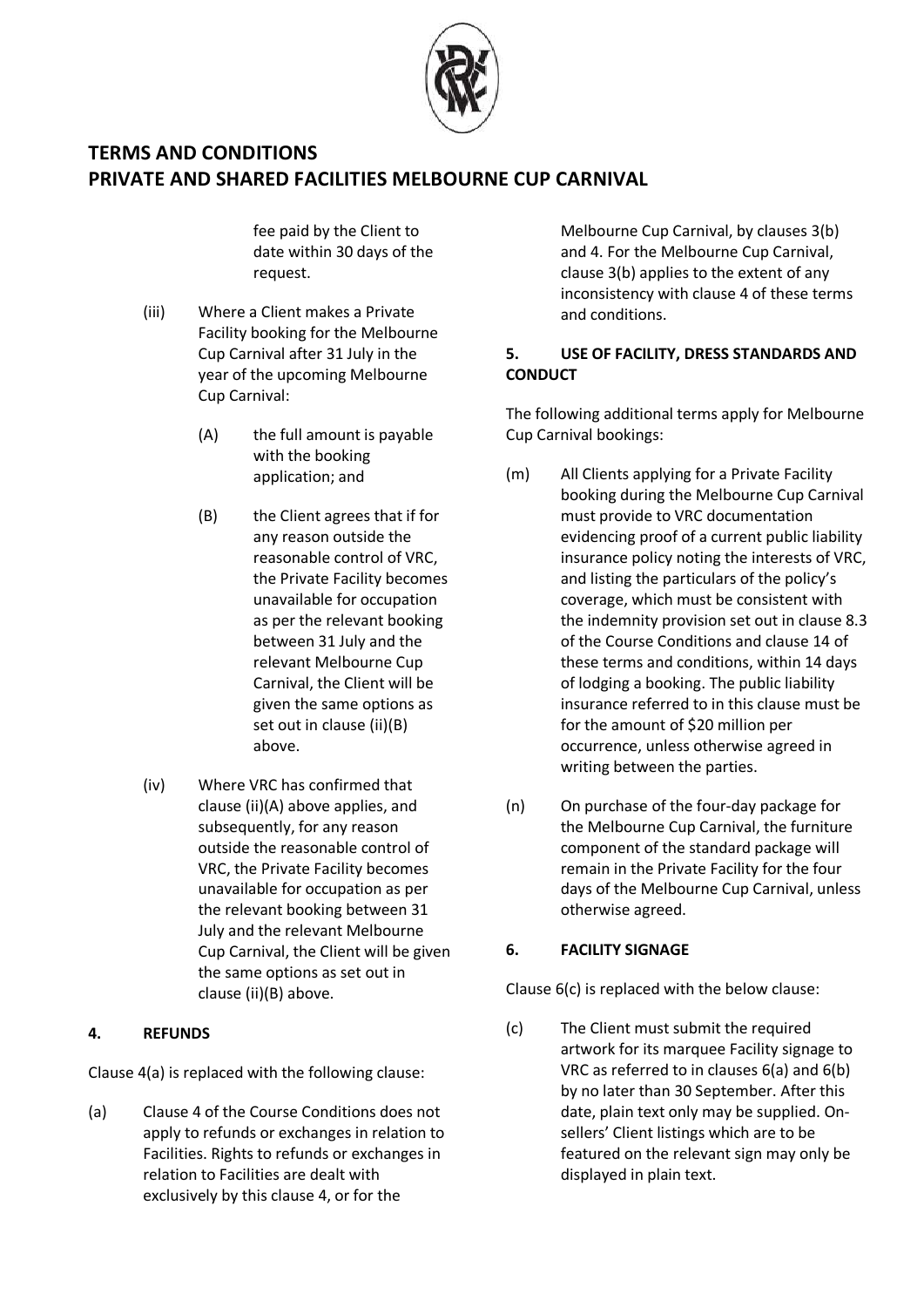

### **7. ISSUE OF TICKETS**

Claus[e 7](#page-7-5) is replaced with the below clause:

- (a) Without limiting clause [7\(b\),](#page-7-1) Clients will only be issued raceday ticketing and car park passes (if applicable) once full payment has been received by VRC.
- (b) In addition to clause [7\(a\):](#page-7-2)
	- (i) VRC will arrange for e-tickets for Private Facilities to be sent via the email address nominated by the Client on its booking form in late September/early October.
	- (ii) VRC will arrange for e-tickets for Shared Facilities to be sent via the email address nominated by the Client on its booking form from early October onwards.
	- (iii) VRC will have no responsibility for lost or stolen tickets.
	- (iv) All Private Facility tickets (with the exception of host passes) require catering to be purchased for the tickets to be valid. Where a Private Facility Client does not purchase catering for the full number of tickets issued, these tickets will be considered "unused tickets". Clients are required to return all unused tickets by no later than two weeks prior to Derby Day, otherwise full catering charges will apply. Unused tickets can be exchanged by the Client for racecourse general admission tickets.
	- (v) Requests from Private Facility Clients to purchase additional Private Facility tickets must be mailed or faxed to VRC in writing on the appropriate form and received by VRC by 5pm, 15 October (or

where this date is a weekend, by 5pm on the next business day).

### **10. CATERING**

Claus[e 10](#page-8-1) is replaced with the below clause:

- (a) The Client accepts that the VRC-appointed caterer will be the sole permitted provider of catering in the Client's Facility. No food or beverages other than that provided by the Caterer is permitted to be brought into a Facility.
- (b) Private Facility Clients must liaise directly with the officially appointed caterer for the provision of all catering, food and beverage requirements, unless the package is inclusive of catering whereby Clients should liaise directly with the appointed VRC account manager.
- (c) Private Facility Clients ordering extra Private Facility tickets for the Melbourne Cup Carnival must advise the appointed caterer of their additional requirements no later than 15 October (or where this date is a weekend, by the next business day).
- (d) All catering ordered by Private Facility Clients must be fully paid for no later than the date specified in the agreement between the Private Facility Client and the relevant caterer (except for extra tickets under clause [10\(c\),](#page-8-2) which must be paid for no later than 15 October). VRC reserves the right to cancel a Facility (without refund) should payment to the appointed caterer not be made by the required date.
- (e) VRC and its appointed caterer follow guidelines for Responsible Serving of Alcohol. Alcoholic beverages will not be served to persons under the age of 18 years, or to a Client or an Associated Person who is reasonably believed to be in a state of intoxication.